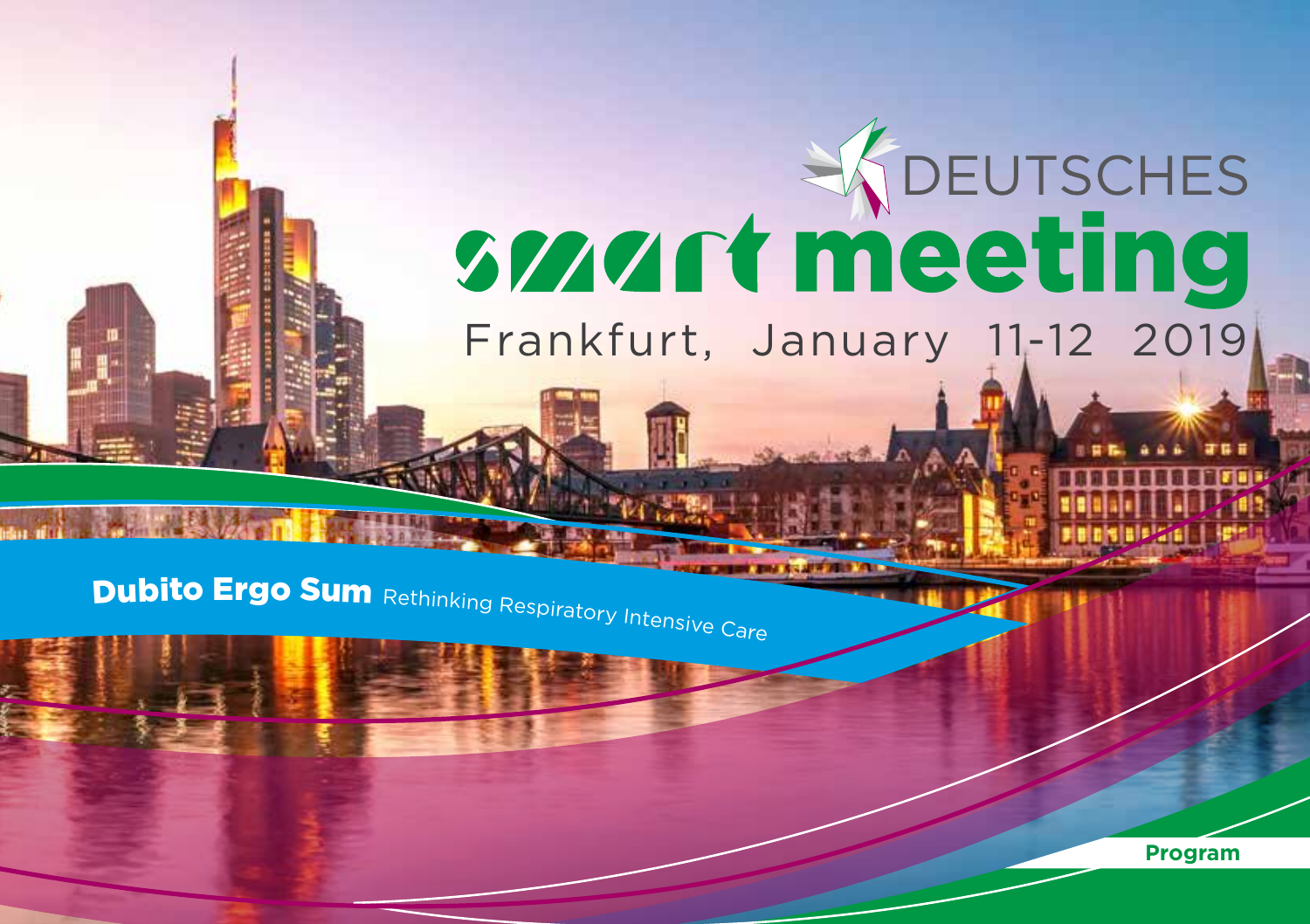

SMART **– ORGANIZING AND SCIENTIFIC COMMITTEE** M. Antonelli, G. Bellani, A. Braschi, G. Conti, L. Gattinoni, A. Pesenti, M. Quintel, F. Raimondi, M. Senturk

SMART **– LOCAL ORGANIZING AND SCIENTIFIC COMMITTEE** L. Gattinoni, M. Quintel



#### SMART **– ORGANIZING SECRETARIAT**

**Start Promotion Eventi Srl** Via Mauro Macchi, 50 – 20124 Milano – Italy Ph + 39 02 67071383 | Fax + 39 02 67072294 E-mail: info@startpromotioneventi.it www.startpromotioneventi.it | www.smartonweb.org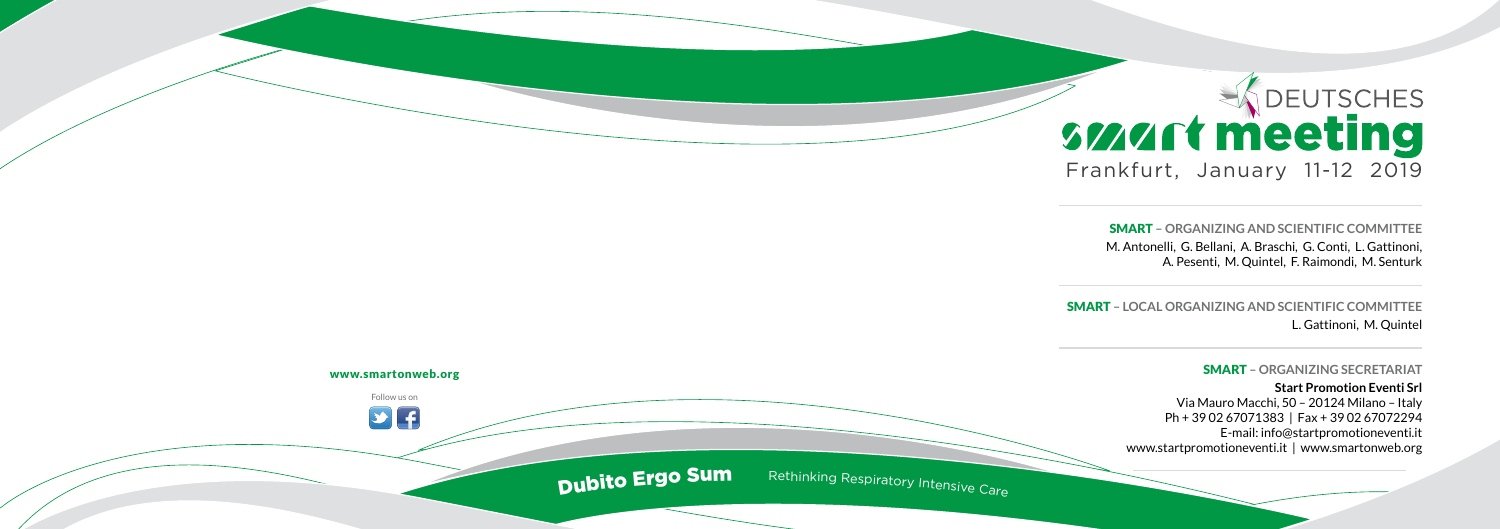| (E)          | Papazian L.   | Marseille (F)  |
|--------------|---------------|----------------|
| (UK)         | Pappalardo F. | Milano (I)     |
| (UK)         | Payen D.      | Paris (F)      |
|              | Pelosi P.     | Genova (I)     |
| gen (D)      | Pesenti A.    | Milano (I)     |
| GR)          | Quintel M.    | Goettingen (D) |
| (CDN)        | Ranieri V.M.  | Roma (I)       |
| Galway (IRL) | Rees S.       | Aalborg (DK)   |
| MN (USA)     | Singer M.     | London (UK)    |
| (UK)         | Thompson B.T. | Boston (USA)   |
| (F)          | Vasques F.    | London (UK)    |
|              | Vincent J.L.  | Brussels (B)   |

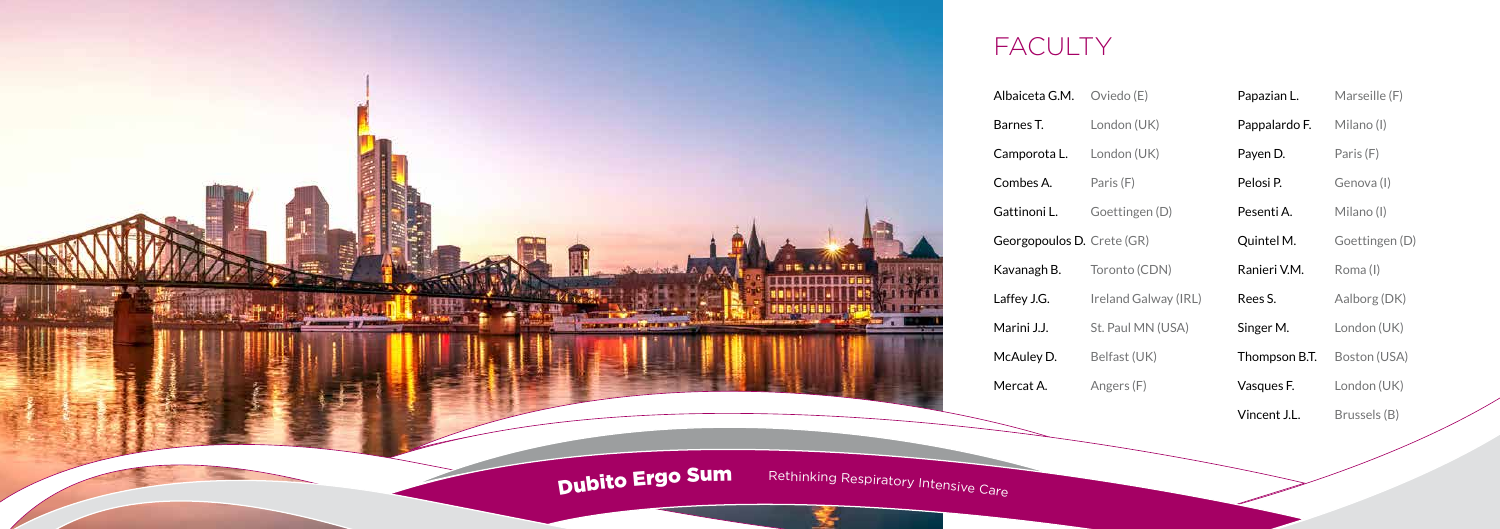## FRIDAY JAN 11 SATURDAY JAN 12

#### SESSION 2

- 14.20 **Positive endexpiratory pressure where are the limits?** A. Mercat
- 14.50 **Mechanical power how to normalize it**  P. Pelosi
- 15.20 **NMBA's what do they change?**  L. Papazian
- 15.50 **Abrupt changes in ventilator settings - what are the risks?** B. Kavanagh
- 16.20 *Coffee break*
- 16.40 **Respiratory drive in ARDS what do we know about it?**  D. Georgopoulos
- 17.10 **Mechanical ventilation and brain plasticity** G.M. Albaiceta
- 17.40 **The Beacon Caresystem Clinical Decision Support for Mechanical Ventilation based on the individual patient's physiology** S. Rees
- 18.10 *Special Lecture* **Oxygen and oxidative stress** M. Singer

**Dubito Ergo Sum** Rethinking Respiratory Intensive Care

#### SESSION 3

- 09.00 **The CO2 body store and CO2 dynamics** L. Gattinoni
- 09.30 **CO2 dialysis in COPD patients if, how often?** V.M. Ranieri
- 10.00 **CO2 minimal invasive removal in severe ARDS**  D.F. McAuley
- 10.30 *Coffee break*
- 10.50 **Sense- and useful outcome parameters in respiratory failure trials**  B.T. Thompson
- 11.20 **Two sides of the Atlantic: differences in ARDS research and treatment?** D. Payen
- 11.50 **Possible alternatives to the randomized trials in ARDS**  J.L. Vincent
- 12.20 Supported By Cytosorbents **Blood purification with Cytosorb in patients with MOF** F. Pappalardo
- 13.00 *Farewell lunch*

#### SESSION 1

- 09.00 **ECMO lessons from the recent trials** M. Quintel
- 09.30 **High flow ECMO what for?** A. Combes
- 10.00 **Lung rest or movement the ROMEO trial**  L. Camporata
- 10.30 *Coffee break*
- 10.50 **Stress concentration and lungs** T. Barnes
- 11.20 **Is VILI an unavoidable component of ARDS treatment?** A. Pesenti
- 11.50 **How to assess VILI in ARDS patients?** J.J. Marini
- 12.20 **Nature and causes of different forms of VILI** F. Vasques
- 12.50 **VILI and mortality rate where is the link?** J.G. Laffey
- 13.20 *Lunch break*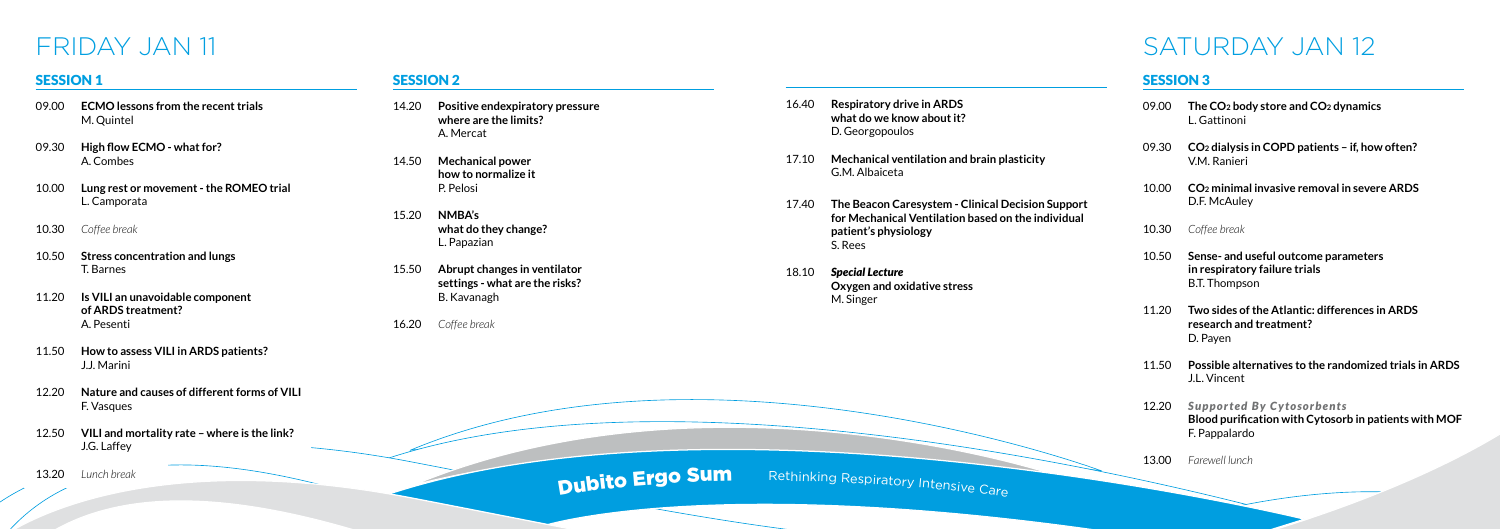#### HOW TO REACH THE MEETING VENUE

The meeting venue is located in the city centre, a 5-minute walk from Frankfurt Central Station and well connected to Frankfurt International Airport.

FROM FRANKFURT INTERNATIONAL AIRPORT Distance to the meeting venue: 12 Km (approx. 20 min. by taxi).Public transport: Direct connection to Frankfurt Central Station by "S-Bahn" lines S8/S9. The Frankfurt Central Station is at walking distance to the meeting venue.

FROM FRANKFURT CENTRAL STATION (HAUPTBAHNHOF) Walking distance to the meeting venue (1 Km).

FRANKFURT UNDERGROUND (U-BAHN) Metro station: Frankfurt Hauptbahnhof (Frankfurt Central Station).



### GENERAL INFORMATION

#### MEETING VENUE

**InterContinental Frankfurt Hotel**  Wilhelm-Leuschner Strasse 43, Frankfurt 60329, Germany Tel: +49-69-26050 www.frankfurt.intercontinental.com



#### REGISTRATION FEES

Online pre-registrations should be submitted before **December 20, 2018**. Later registrations are possible on-site only.

#### **REGISTRATION FEE INCLUDES**

**Congress bag Badge Attendance Certificate** Coffee breaks Lunches

The congress bag is guaranteed to pre-registered participants only.

#### INSTRUCTIONS FOR PAYMENT

Payment of the registration fees can be made as follows:

**Cash**

**Credit Card** (VISA, MASTERCARD, MAESTRO, MONETA)

#### OFFICIAL LANGUAGE

The official language of the Meeting is English. No translation provided.

**Dubito Ergo Sum** Rethinking Respiratory Intensive Care

#### ON-SITE SECRETARIAT

The Secretariat Desk is available in the Exhibition Area (2<sup>nd</sup> floor of the Intercontinental Hotel), from 08.00 a.m. of Friday January 11 to the closing of the scientific sessions, according to the following opening hours:

| Friday   | January 11 8.00 - 19.00 |
|----------|-------------------------|
| Saturday | January 12 8.30 - 14.30 |

#### **SECRETARIAT DESKS**

**Pre-registered**  $\blacksquare$  New registrations  $\blacksquare$  Faculty Exhibitors

| <b>On-site</b>                     | € 320.00 |
|------------------------------------|----------|
| Fees are outside the scope of VAT. |          |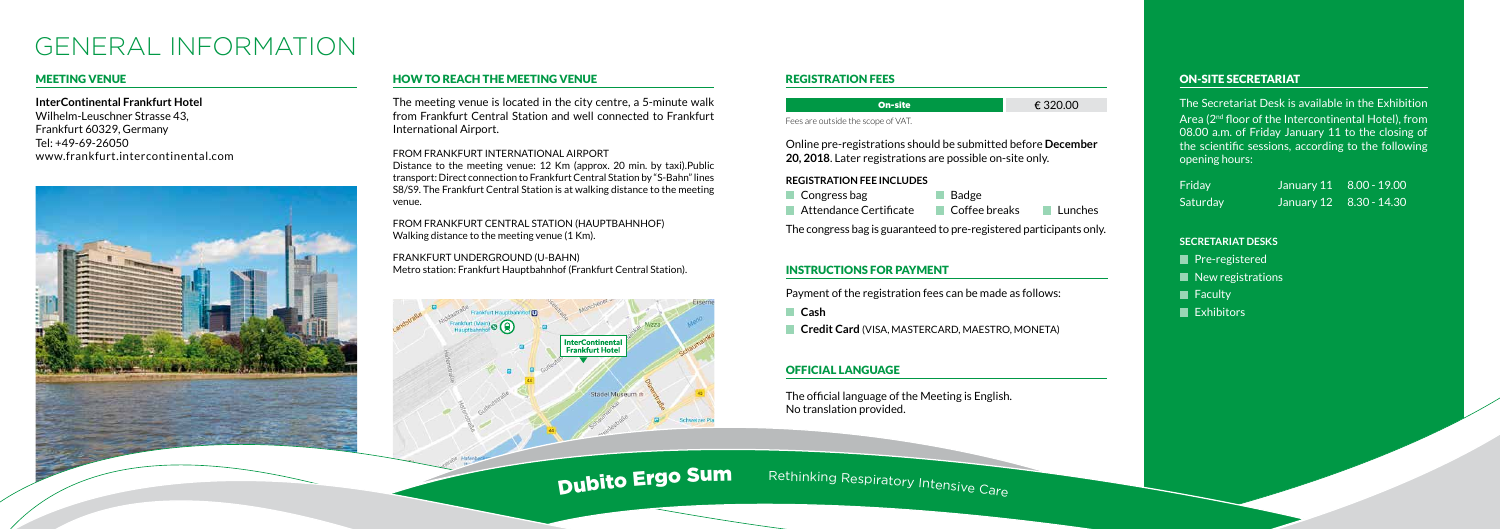#### ACKNOWLEDGEMENTS

We are grateful to the following Companies for their contribution to the success of the Deutsches SMART Meeting.



**NOTE**